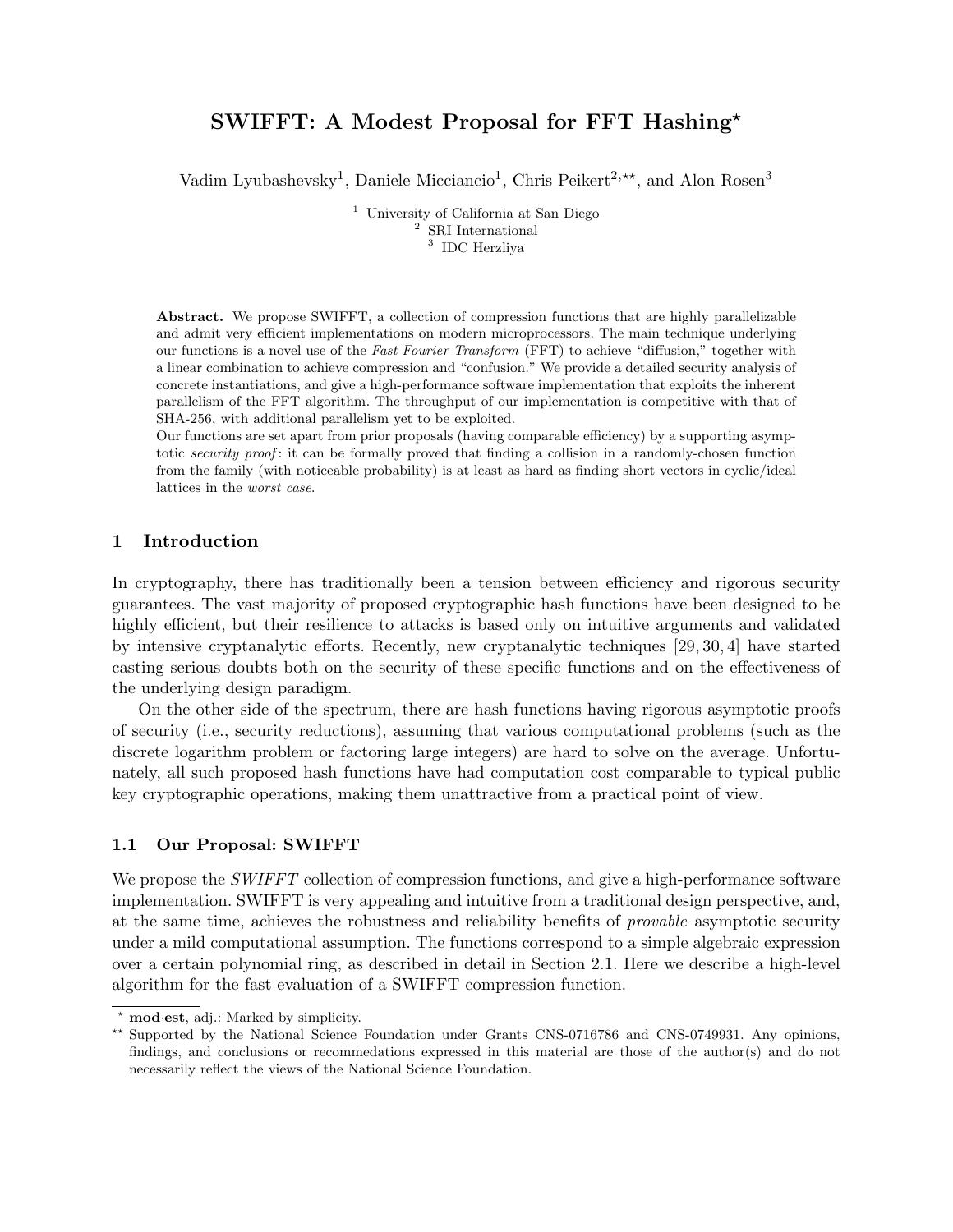The algorithm takes as input a binary string of length  $mn$  (for suitable parameters  $m, n$ ), which is viewed as an  $n \times m$  binary matrix  $(x_{i,j}) \in \{0,1\}^{n \times m}$ . It then performs the following two steps, where all operations are performed in  $\mathbb{Z}_p$  for an appropriate modulus p:

1. The input matrix  $(x_{i,j})$  is first processed by multiplying the *i*th row by  $\omega^{i-1}$  for  $i = 1, ..., n$ (where  $\omega \in \mathbb{Z}_p$  is an appropriate fixed element).

Then the Fast Fourier Transform (FFT) is computed (over  $\mathbb{Z}_p$ ) on each column  $j = 1, \ldots, m$ :

$$
(y_{1,j}, \ldots, y_{n,j}) = \text{FFT}(\omega^0 \cdot x_{1,j}, \ldots, \omega^{n-1} \cdot x_{n,j}).
$$

We remark that this operation is easy to invert, and is performed to achieve "diffusion," i.e., to mix the input bits of every column.

2. A linear combination is then computed across each row  $i = 1, \ldots, n$ :

$$
z_i = a_{i,1} \cdot y_{i,1} + \dots + a_{i,m} \cdot y_{i,m} = \sum_{j=1}^m a_{i,j} \cdot y_{i,j},
$$

where the coefficients  $a_{i,j} \in \mathbb{Z}_p$  are fixed as part of the function description.

This operation compresses the input, achieving "confusion."

The output is the vector  $(z_1, \ldots, z_n) \in \mathbb{Z}_p^n$ .

Consider an attempt to invert the function, i.e., to find some input  $(x_{i,j})$  that evaluates to a given output  $(z_1, \ldots, z_n)$ . Viewed independently, each linear equation  $z_i = \sum_{j=1}^m a_{i,j} \cdot y_{i,j}$  on the rows admits a large number of easily-computed solutions. However, there are strong dependencies among the equations. In particular, every column  $(y_{1,j},...,y_{n,j})$  is constrained to be the result of applying Step 1 to an *n*-dimensional *binary* vector  $(x_{1,j},...,x_{n,j}) \in \{0,1\}^n$ .

Perhaps surprisingly, these constraints turn out to be sufficient to guarantee asymptotically that the SWIFFT functions are provably one-way and collision-resistant. More precisely, the family admits a very strong security reduction: finding collisions on the average (when the coefficients  $a_{i,j}$  are chosen at random in  $\mathbb{Z}_p$ ) with any noticeable probability is at least as hard as solving an underlying mathematical problem on certain kinds of *point lattices* in the *worst case*. This claim follows from the fact that the SWIFFT functions are a special case of the cyclic/ideal lattice-based functions of  $[18, 21, 16]$ .

SWIFFT's simple design has a number of other advantages. First, it also enables unconditional proofs of a variety of statistical properties that are desirable in many applications of hash functions, both in cryptography and in other domains. Second, its underlying mathematical structure is closely related to well-studied cryptographic problems, which permits easy understanding and analysis of concrete instantiations. Third, it is extremely parallelizable, and admits software implementations with throughput comparable to (or even exceeding) the SHA-2 family on modern microprocessors.

While SWIFFT satisfies many desirable cryptographic and statistical properties, we caution that it was not designed to be an "all-purpose" cryptographic hash function. For example, it is not (by itself) a pseudorandom function, and would not be a suitable instantiation of a random oracle. (See Section 4 for more details.) In addition, while the concrete parameters were chosen so as to resist all known feasible attacks, SWIFFT does not achieve full "birthday bound" security of  $2^{n/2}$ for collision attacks with an *n*-bit output, nor  $2^n$  security for inversion attacks. (See Section 5 for more details.)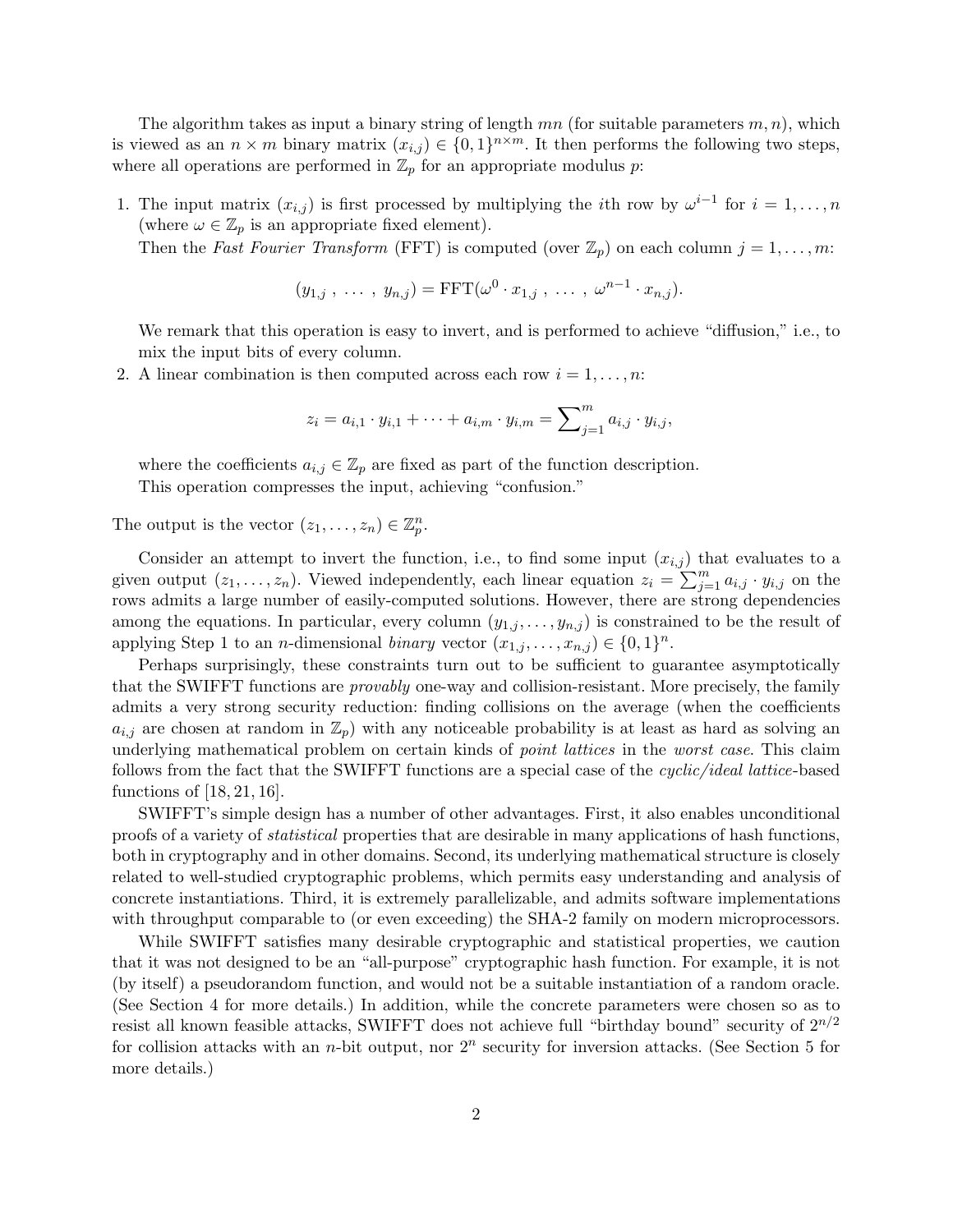#### 1.2 Related Work

Using the Fast Fourier Transform (FFT) as a building block in hash functions is not new. For example, Schnorr *et al* proposed a variety of  $FFT$ -based hash functions  $[24–26]$ , which unfortunately were subsequently cryptanalyzed and shown to be insecure  $[9, 2, 27]$ . Our compression functions are set apart from previous work by the way that the FFT is used, and the resulting proof of security. Namely, while in previous work [24–26] the FFT was applied to *unrestricted* input vectors  $(x_1, \ldots, x_n) \in \mathbb{Z}_p^n$ , here we require the input values  $x_i$  to be bits. This introduces non-linear constraints on the output values of the FFT operation, a fact that plays a fundamental role both in our theoretical proof of security, as well as on the analysis of our concrete functions. Our novel use of FFT may be of independent interest, and might find other applications in cryptographic design.

The subset-sum and knapsack problems have long ago been suggested as foundations for compression functions, e.g., by Damgård  $[10]$ . Unfortunately, these functions are only efficient in small dimensions, at which point lattice-based attacks [14] and other forms of cryptanalysis [7] become possible.

An important ingredient in the conceptual design of our functions (and associated proof of security) is the use of lattices with special structure as an underlying mathematical problem. Special classes of lattices (with closely related, but somewhat different structure than ours) also have been used before in practical constructions (most notably, the NTRU encryption scheme [13] and LASH hash function [3]), but without any security proofs.

Most closely related to our work is the theoretical study initiated by Ajtai [1] of subset sum-like cryptographic functions that are provably secure under worst-case assumptions for lattice problems. Ajtai's work and subsequent improvements  $[11, 6, 17, 19]$  do not lead to very efficient implementations, mostly because of the huge size of the function description and slow evaluation time (which grow quadratically in the security parameter). A first step toward bridging the gap between theoretical constructions and practical functions was taken by Micciancio [18], who proposed using lattices with special structure (namely, cyclic lattices) and showed how they lead to cryptographic functions that have provable worst-case hardness and also admit fast implementations using FFT. The main limitation of the functions proposed in [18] was the notion of security achieved: they are provably one-way (under a worst-case assumption on cyclic lattices), but not collision resistant. Peikert and Rosen [21] and Lyubashevsky and Micciancio [16] then modified and generalized the function originally proposed in [18] to achieve collision resistance.

From a theoretical point of view, the SWIFFT functions proposed in this paper are equivalent to and inherit all provable security features from the cyclic/ideal hash functions of [21, 16]. But differently from [18, 21, 16], the emphasis in this paper is on practical implementation issues, and the construction of concrete instances and variants of those functions that enjoy very efficient implementation from a practical point of view. For a deeper understanding of the theoretical ideas underlying the proofs of security of our compression functions, we refer the reader to [18, 21, 16].

# 2 SWIFFT Compression Functions

In this section, we describe an algebraic expression that is the underlying foundation of the SWIFFT functions, and how it is related to the FFT-based algorithm described in Section 1.1. We then propose a set of concrete parameters on which our implementation and security analysis are based.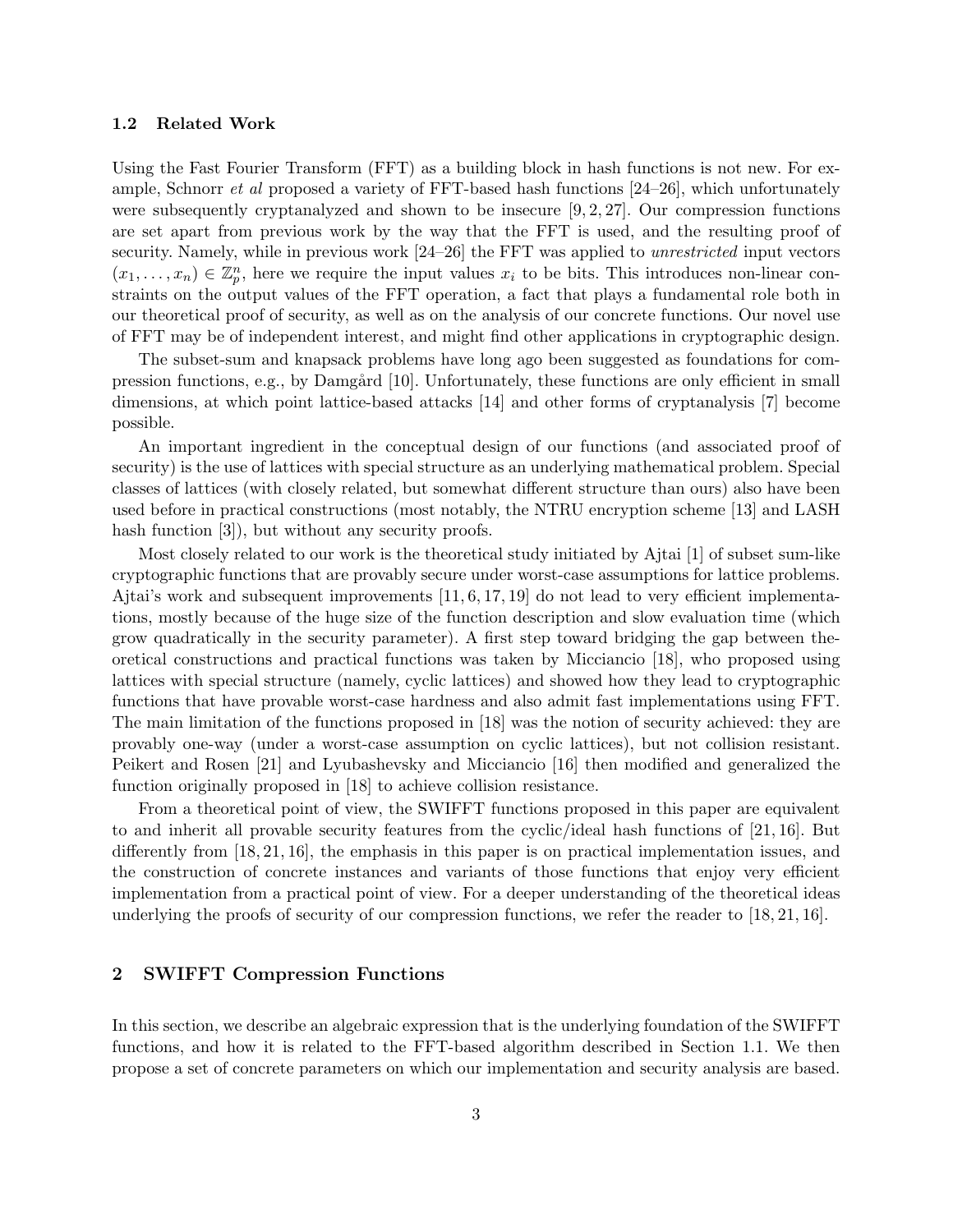#### 2.1 Algebraic Description

The SWIFFT functions correspond to a simple algebraic expression over a certain polynomial ring. A family of SWIFFT functions is described by three main parameters: let n be a power of 2, let  $m > 0$  be a small integer, and let  $p > 0$  be a modulus (not *necessarily* prime, though we will soon see that certain prime p will be convenient). Define R to be the ring  $R = \mathbb{Z}_p[\alpha]/(\alpha^n + 1)$ , i.e., the ring of polynomials (in  $\alpha$ ) having integer coefficients, modulo p and  $\alpha^{n} + 1$ . Any element of R may therefore be written as a polynomial of degree  $\langle n \rangle$  having coefficients in  $\mathbb{Z}_p = \{0, \ldots, p-1\}$ .

A particular function in the family is specified by m fixed elements  $\mathbf{a}_1, \ldots, \mathbf{a}_m \in R$  of the ring R, called "multipliers." The function corresponds to the following expression over the ring  $R$ :

$$
\sum_{i=1}^{m} (\mathbf{a}_i \cdot \mathbf{x}_i) \in R, \tag{1}
$$

where  $\mathbf{x}_1, \dots, \mathbf{x}_m \in R$  are polynomials having binary coefficients, and corresponding to the binary input of length mn.

To compute the above expression, the main bottleneck is in computing the polynomial products  $a_i \cdot x_i$  over R. It is well-known that the Fast Fourier Transform (FFT) provides an  $O(n \log n)$ -time algorithm that can be used for multiplying polynomials of degree  $\lt n$ . The multiplication algorithm starts by using the FFT to compute (all at once) the Fourier coefficients of each polynomial, i.e., the values on all the 2nth roots of unity over the complex field  $\mathbb{C}$ . It then multiplies the respective Fourier coefficients of the two polynomials, and finally interpolates back to a degree  $\lt 2n$  polynomial via an inverse FFT.

Because we are working modulo p and  $\alpha^{n} + 1$ , there is an even more convenient and efficient method for computing the polynomial products in the ring R. Suppose that p is prime and  $p-1$ is a multiple of  $2n$ . Then  $\mathbb{Z}_p$  is a field, and it contains a multiplicative subgroup of order  $2n$  whose elements are all the 2nth roots of unity in  $\mathbb{Z}_p$  (i.e., the roots of the polynomial  $\alpha^{2n} - 1 \mod p$ ). Let  $\omega \in \mathbb{Z}_p$  be some generator of this subgroup, i.e., an element of order 2n. The n odd powers  $\omega^1, \omega^3, \ldots, \omega^{2n-1}$  are exactly the *primitive 2nth* roots of unity, i.e., the roots of  $\alpha^n + 1$ .

In order to compute a polynomial product  $\mathbf{a}_i \cdot \mathbf{x}_i$  modulo p and  $\alpha^n + 1$ , it suffices to compute only the *n primitive* Fourier coefficients of  $a_i$  and  $x_i$ , i.e., the values  $a_i(\omega^1), a_i(\omega^3), \ldots, a_i(\omega^{2n-1}),$ and likewise for  $x_i$ . The primitive coefficients can be computed all at once by preprocessing the input and then applying an *n*-dimensional  $FFT$  (which uses half the space), as described in the algorithm from Section 1.1. Furthermore, because the field  $\mathbb{Z}_p$  has roots of unity, the FFT can be performed over  $\mathbb{Z}_p$  using the *n*th primitive root of unity  $\omega^2$ , instead of over  $\mathbb{C}^4$ .

In addition to using an FFT, other significant optimizations are possible when computing Expression (1). First, because the multipliers  $a_i$  are fixed in advance and determined uniquely by their primitive Fourier coefficients, we can simply store and work with their Fourier representation. Additionally, because the FFT is linear and a bijection, there is no need to even apply an inverse FFT. In other words, the value of Expression (1) is correctly and uniquely determined by summing the Fourier representations of  $a_i \cdot x_i$ . Combining all these observations, we are left with the highlevel algorithm as described in Section 1.1, which we implement (using additional optimizations) in Section 3.

<sup>&</sup>lt;sup>4</sup> Performing an FFT over  $\mathbb{Z}_p$  rather than  $\mathbb C$  is often called a *number theoretic transform* (NTT) in the literature; however, we will retain the FFT terminology due to broad familiarity.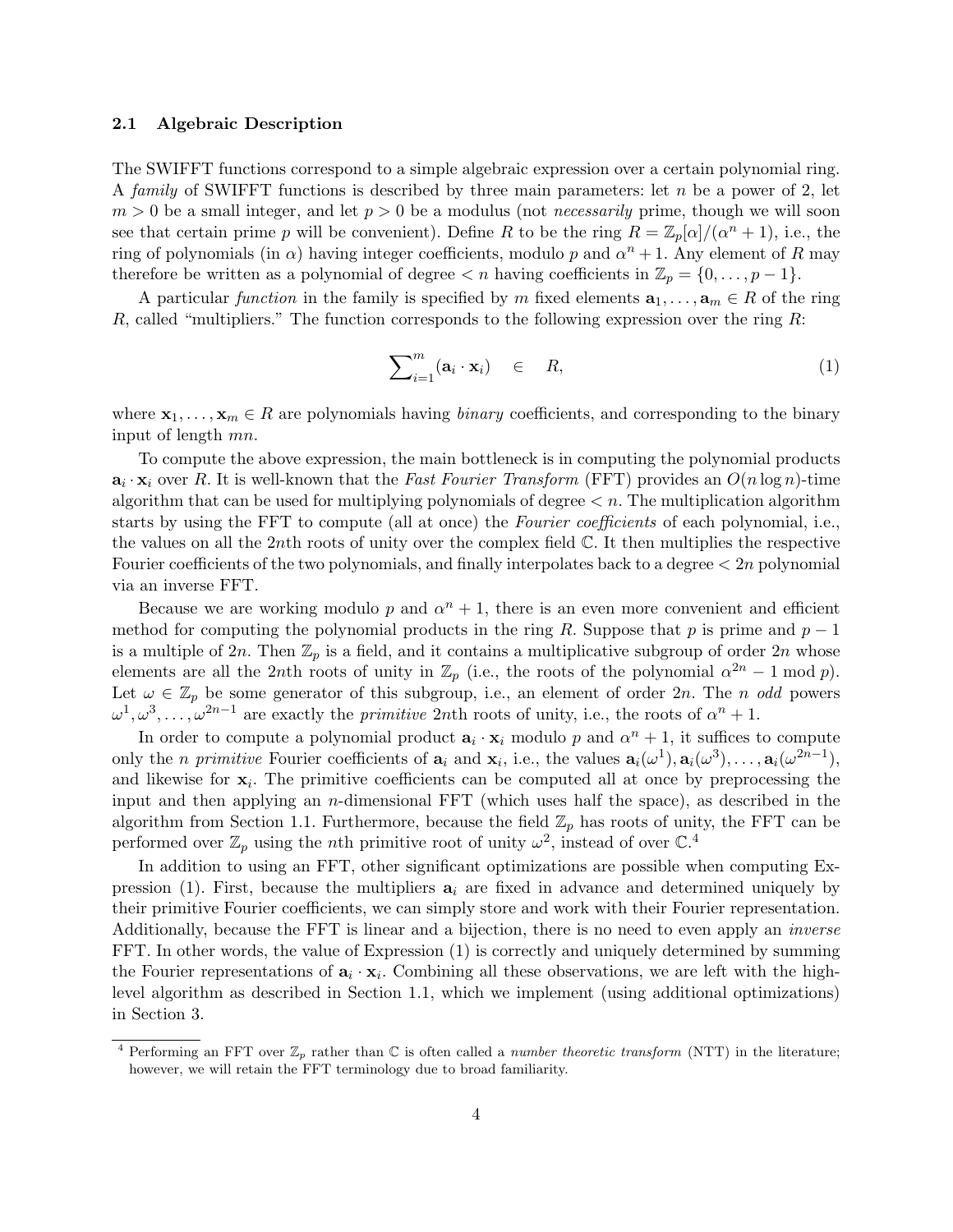#### 2.2 Concrete Parameters

In this paper we primarily study one family of SWIFFT compression functions, obtained by choosing concrete values for the parameters  $n, m$ , and  $p$  as follows:

$$
n = 64
$$
,  $m = 16$ ,  $p = 257$ .

For these parameters, any fixed compression function in the family takes a binary input of length  $mn = 1024$  bits (128 bytes), to an output in the range  $\mathbb{Z}_p^n$ , which has size  $p^n = 257^{64} \approx 2^{512}$ . An output in  $\mathbb{Z}_p^n$  can easily be represented using 528 bits (66 bytes). Other unambiguous representations (using > 512 bits) are also possible; the representation does not affect security.

We now briefly explain our choice of parameters. The first consideration is the security of the compression function. As we will explain in the security analysis of Section 5, the function corresponds to a subset-sum from mn bits to roughly n  $\lg p$  bits. We first set the constraints  $mn =$ 1024 and  $n \lg p \approx 512$ , because solving such subset-sum problems appears to be intractable. In order for our proofs of security to go through, we also need the polynomial  $\alpha^{n} + 1$  to be irreducible over  $\mathbb{Z}[\alpha]$ , which is true if and only if n is a power of 2. (If a *reducible* polynomial is used, actual attacks can become possible, as we show in Section 5.3 for similar functions in the literature.)

Next, we optimize the running time and space of the function by choosing  $n$  to be relatively large, and  $p$  and  $m$  to be small, subject to the above constraints. As discussed above, the Fast Fourier Transform is most efficiently and conveniently computed when p is prime and  $p-1$  is a multiple of 2n.

Finally, to fix one concrete function from the family, the multipliers  $a_i$  should be chosen uniformly and independently at random from the ring  $R$ ; this is equivalent to choosing their primitive Fourier coefficients uniformly and independently at random from  $\mathbb{Z}_p$ . We note that the multipliers (or their Fourier coefficients) should be chosen using "trusted randomness," otherwise it may be possible to embed a "backdoor" in the resulting function. For example, one might derive the multipliers using some deterministic transformation on the digits of  $\pi$ .

### 3 Implementation

Our implementation uses two main techniques for achieving high performance, both relating to the structure of the Fast Fourier Transform (FFT) algorithm. The first observation is that the input to the FFT is a binary vector, which limits the number of possible input values (when restricting our view to a small portion of the input). This allows us to precompute and store the results of several initial iterations of the FFT in a lookup table. The second observation is that the FFT algorithm consists of operations repeated in parallel over many pieces of data, for which modern microprocessors have special-purpose instruction sets.

Recall the parameters  $n = 64$ ,  $m = 16$ , and modulus  $p = 257$ . Let  $\omega$  be a 128th root of unity in  $\mathbb{Z}_p = \mathbb{Z}_{257}$ , i.e., an element of order  $128 = 2n$ . (We will see later that it is convenient to choose  $\omega = 42$ , but most of the discussion is independent from the choice of  $\omega$ .)

The compression function takes an  $mn = 1024$ -bit input, viewed as  $m = 16$  binary vectors  $\mathbf{x}_0, \ldots, \mathbf{x}_{15} \in \{0,1\}^{64}$ . (For convenience, entries of a vector or sequence are numbered starting from 0 throughout this section.) The function first processes each vector  $x_i$ , multiplying its *i*th entry by  $\omega^i$  (for  $i = 0, \ldots, 63$ ), and then computing the Fourier transform of the resulting vector using  $\omega^2$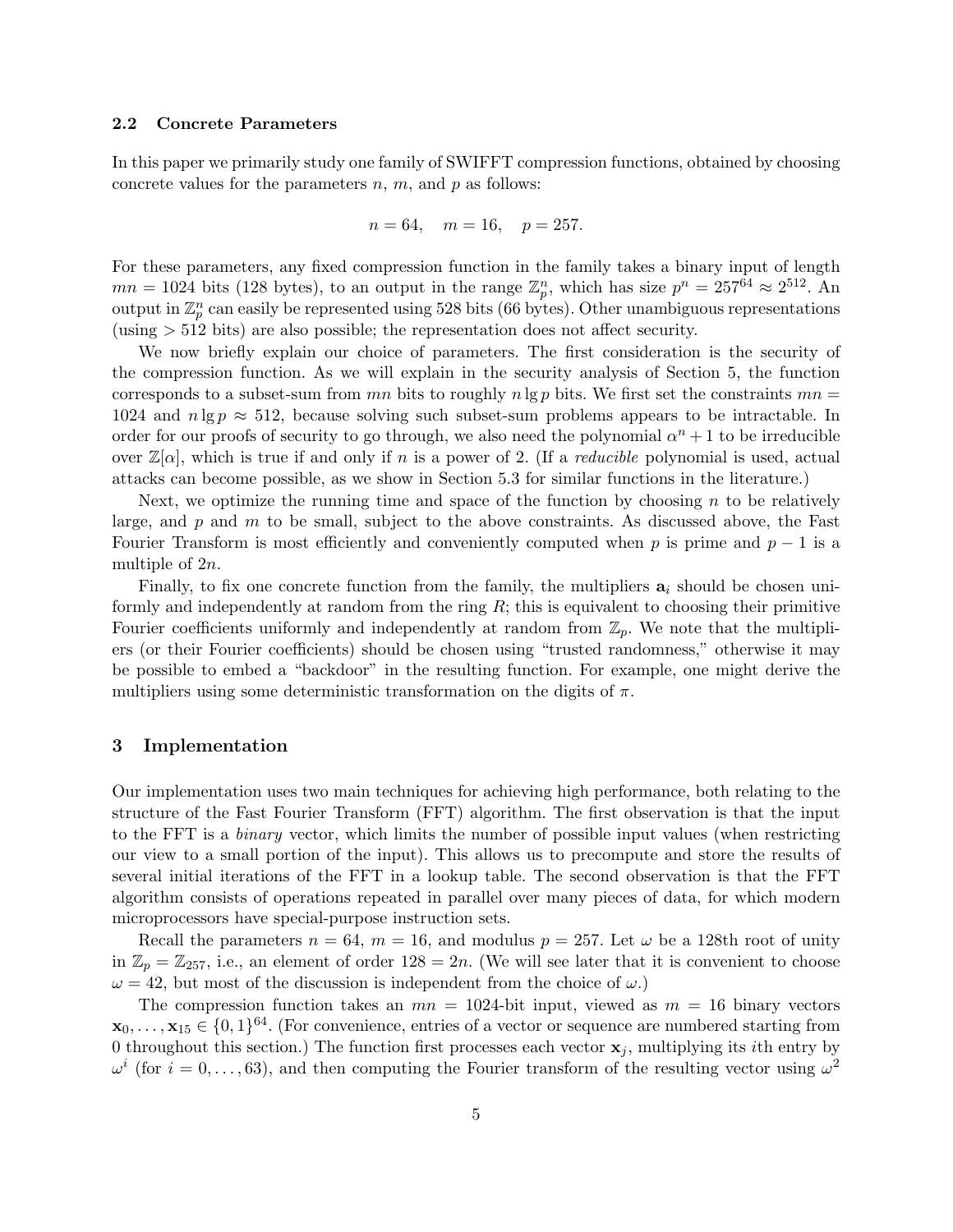as a 64th root of unity. More precisely, each input vector  $\mathbf{x}_j \in \{0,1\}^{64}$  is mapped to  $\mathbf{y}_j = F(\mathbf{x}_j)$ , where  $F: \{0,1\}^{64} \rightarrow \mathbb{Z}_{257}^{64}$  is the function

$$
F(\mathbf{x})_i = \sum_{k=0}^{63} (x_k \cdot \omega^k) \cdot (\omega^2)^{i \cdot k} = \sum_{k=0}^{63} x_k \cdot \omega^{(2i+1)k}.
$$
 (2)

The final output z of the compression function is then obtained by computing 64 distinct linear combinations (modulo 257) across the *i*th entries of the 16  $y_j$  vectors:

$$
z_i = \sum_{j=0}^{15} a_{i,j} \cdot y_{i,j} \pmod{257},
$$

where the  $a_{i,j} \in \mathbb{Z}_{257}$  are the primitive Fourier coefficients of the fixed multipliers.

Computing F. The most expensive part of the computation is clearly the computation of the transformation F on the 16 input vectors  $x_i$ , so we first focus on the efficient computation of F. Let  $\mathbf{y} = F(\mathbf{x}) \in \mathbb{Z}_{257}^{64}$  for some  $\mathbf{x} \in \{0,1\}^{64}$ . Expressing the indices i, k from Equation (2) in octal as  $i = i_0 + 8i_1$  and  $k = k_0 + 8k_1$  (where  $j_0, j_1, k_0, k_1 \in \{0, ..., 7\}$ ), and using  $\omega^{128} = 1 \pmod{257}$ , the *i*th component of  $y = F(x)$  is seen to equal

$$
y_{i_0+8i_1} = \sum_{k_0=0}^{7} (\omega^{16})^{i_1 \cdot k_0} \left( \omega^{(2i_0+1)k_0} \cdot \sum_{k_1=0}^{7} \omega^{8k_1(2i_0+1)} \cdot x_{k_0+8k_1} \right)
$$
  
= 
$$
\sum_{k_0=0}^{7} (\omega^{16})^{i_1 \cdot k_0} (m_{k_0,i_0} \cdot t_{k_0,i_0}),
$$

where  $m_{k_0,i_0} = \omega^{(2i_0+1)k_0}$  and  $t_{k_0,i_0} = \sum_{k_1=0}^{7} \omega^{8k_1(2i_0+1)} x_{k_0+8k_1}$ . Our first observation is that each 8-dimensional vector  $\mathbf{t}_{k_0} = (t_{k_0,0}, t_{k_0,1}, \ldots, t_{k_0,7})$  can take only 256 possible values, depending on the corresponding input bits  $x_{k_0}, x_{k_0+8}, \ldots, x_{k_0+8\cdot 7}$ . Our implementation parses each 64-bit block of the input as a sequence of 8 bytes  $X_0, \ldots, X_7$ , where  $X_{k_0} = (x_{k_0}, x_{k_0+8}, \ldots, x_{k_0+8\cdot7}) \in \{0,1\}^8$ , so that each vector  $\mathbf{t}_{k_0}$  can be found with just a single table look-up operation  $\mathbf{t}_{k_0} = T(X_{k_0})$ , using a table T with 256 entries. The multipliers  $\mathbf{m}_{k_0} = (m_{k_0,0}, \ldots, m_{k_0,7})$  can also be precomputed.

The value  $y = F(x)$  can be broken down as 8 (8-dimensional) vectors

$$
\mathbf{y}_{i_1} = (y_{8i_1}, y_{8i_1+1}, \ldots, y_{8i_1+7}) \in \mathbb{Z}_{257}^8.
$$

Our second observation is that, for any  $i_0 = 0, \ldots, 7$ , the  $i_0$ th component of  $y_{i_1}$  depends only on the  $i_0$ th components of  $\mathbf{m}_{k_0}$  and  $\mathbf{t}_{k_0}$ . Moreover, the operations performed for every coordinate are exactly the same. This permits parallelizing the computation of the output vectors  $y_0, \ldots, y_7$  using SIMD (single-instruction multiple-data) instructions commonly found on modern microprocessors. For example, Intel's microprocessors (starting from the Pentium 4) include a set of so-called SSE2 instructions that allow operations on a set of special registers each holding an 8-dimensional vector with 16-bit (signed) integer components. We only use the most common SIMD instructions (e.g., component-wise addition and multiplication of vectors), which are also found on most other modern microprocessors, e.g., as part of the AltiVec SIMD instruction set of the Motorola G4 and IBM G5 and POWER6. In the rest of this section, operations on 8-dimensional vectors like  $\mathbf{m}_{k_0}$  and  $\mathbf{t}_{k_0}$  are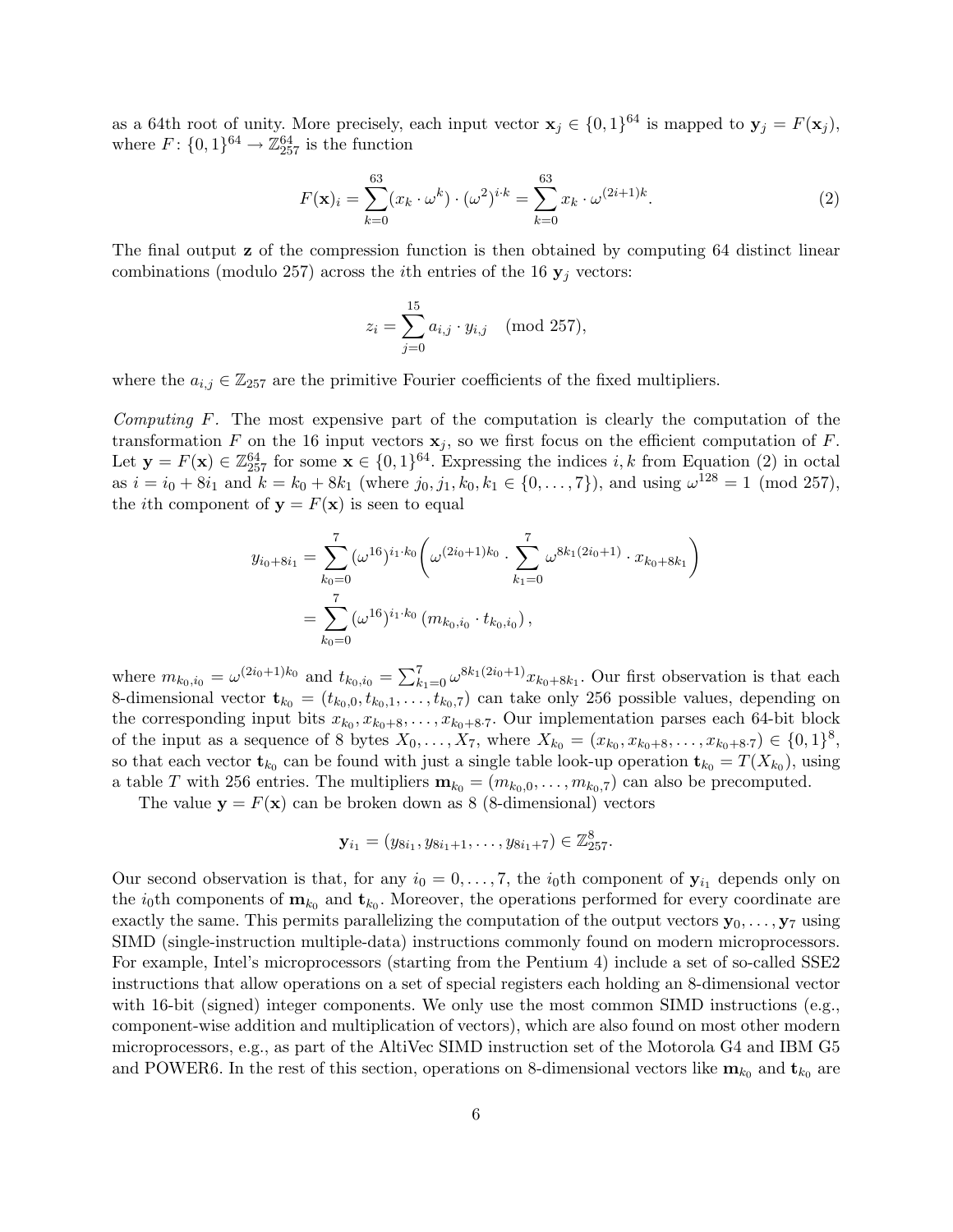interpreted as scalar operations applied component-wise to the vectors, possibly in parallel using a single SIMD instruction.

Going back to the computation of  $F(\mathbf{x})$ , the output vectors  $y_{i_1}$  can be expressed as

$$
\mathbf{y}_{i_1} = \sum_{k_0=0}^7 (\omega^{16})^{i_1 \cdot k_0} (\mathbf{m}_{k_0} \cdot \mathbf{t}_{k_0}).
$$

Our third observation is that the latter computation is just a sequence of 8 component-wise multiplications  $\mathbf{m}_{k_0} \cdot \mathbf{t}_{k_0}$ , followed by a single 8-dimensional Fourier transform using  $\omega^{16}$  as an 8th root of unity in  $\mathbb{Z}_{257}$ . The latter can be efficiently implemented using a standard FFT network consisting of just 12 additions, 12 subtractions and 5 multiplications.

*Optimizations relating to*  $\mathbb{Z}_{257}$ . One last source of optimization comes from two more observations that are specific to the use of 257 as a modulus, and the choice of  $\omega = 42$  as a 128th root of unity. One observation is that the root used in the 8-dimensional FFT computation equals  $\omega^{16} = 2^2$ (mod 257). So, multiplication by  $(\omega^{16})$ ,  $(\omega^{16})^2$  and  $(\omega^{16})^3$ , as required by the FFT, can be simply implemented as left bit-shift operations (by 2, 4, and 6 positions, respectively). Moreover, analysis of the FFT network shows that modular reduction can be avoided (without the risk of overflow using 16-bit arithmetic) for most of the intermediate values. Specifically, in our implementation, modular reduction is performed for only 3 of the intermediate values. The last observation is that, even when necessary to avoid overflow, reduction modulo 257 can be implemented rather cheaply and using common SIMD instructions, e.g., a 16-bit (signed) integer can be reduced to the range  ${-127, \ldots, 383}$  using  $x \equiv (x \wedge 255) - (x \gg 8) \pmod{257}$ , where  $\wedge$  is the bit-wise "and" operation, and  $\gg 8$  is a right-shift by 8 bits.

Summary and performance. In summary, function  $F$  can be computed with just a handful of table look-ups and simple SIMD instructions on 8 dimensional vectors. The implementation of the remaining part of the computation of the compression function (i.e., the scalar products between  $y_{i,j}$  and  $a_{i,j}$  is straightforward, keeping in mind that this part of the computation can also be parallelized using SIMD instructions, and that reduction modulo 257 is rarely necessary during the intermediate steps of the computation due to the use of 16-bit (or larger) registers.

We implemented and tested our function on a 3.2GHz Intel Pentium 4. The implementation was written in C (using the Intel intrinsics to instruct the compiler to use SSE2 instructions), and compiled using gcc version 4.1.2 (compiler flags -O3) on a PC running under Linux kernel 2.6.18. Our tests show that our basic compression function can be evaluated in 1.5  $\mu$ s on the above system, yielding a throughput close to 40 MB/s in a standard chaining mode of operation. For comparison, we tested SHA256 on the same system using the highly optimized implementation in openssl version 0.9.8 (using the openssl speed benchmark), yielding a throughput of 47 MB/s when run on 8KB blocks.

Further optimizations. We remark that our implementation does not yet take advantage of all the potential for parallelism. In particular, we only exploited SIMD-level parallelism in individual evaluations of the transformation function  $F$ . Each evaluation of the compression function involves 16 applications of F, and subsequent multiplication of the result by the coefficients  $a_{i,j}$ . These 16 computations are completely independent, and can be easily executed in parallel on a multicore microprocessor. Our profiling data shows that the FFT computations and multiplication by  $a_{i,j}$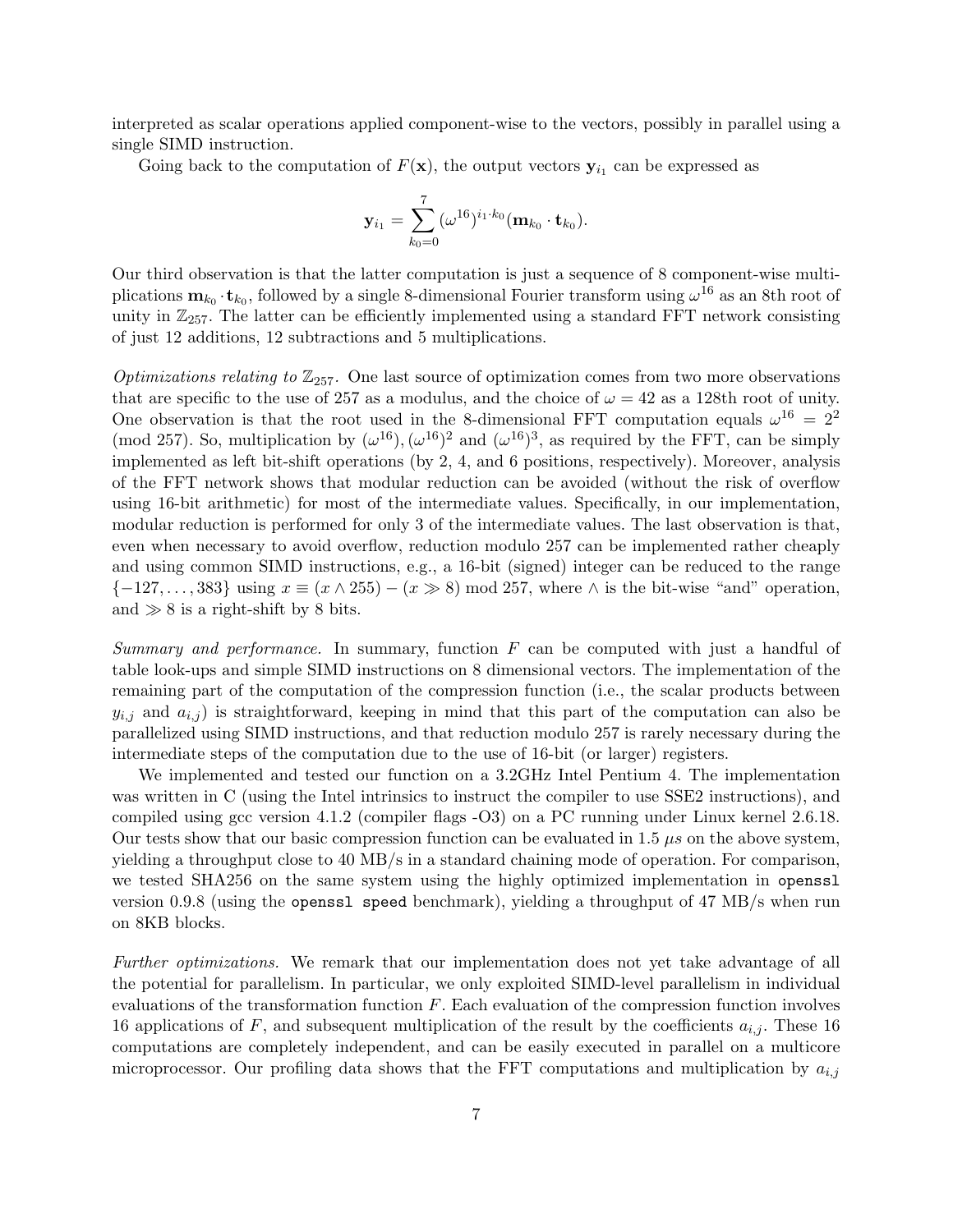currently account for about 90% of the running time. So, as multicore processors become more common, and the number of cores available on a processor increases, one can expect the speed of our function to grow almost proportionally to the number of cores, at least up to 16 cores. Finally, we point out that FFT networks are essentially "optimally parallelizable," and that our compression function has extremely small circuit depth, allowing it to be computed extremely fast in customized hardware.

# 4 Properties of SWIFFT

Here we review a number of statistical and cryptographic properties that are often desirable in hash functions, and discuss which properties our functions do and do not satisfy.

#### 4.1 Statistical Properties

Here we review a number of many well-known and useful *statistical* properties that are often desirable in a family of hash functions, in both cryptographic and non-cryptographic applications (e.g., hash tables, randomness generation). All of these statistical properties can be proved *uncondition*ally, i.e., they do not rely on any unproven assumptions about any computational problems.

Universal hashing. A family of functions is called universal if, for any fixed distinct  $x, x'$ , the probability (over the random choice of f from the family) that  $f(x) = f(x')$  is the inverse of the size of the range. It is relatively straightforward to show that our family of compression functions is universal (this property is used implicitly in the proofs for the statistical properties below).

Regularity. A function f is said to be regular if, for an input x chosen uniformly at random from the domain, the output  $f(x)$  is distributed uniformly over the range. More generally, the function is  $\epsilon$ -regular if its output distribution is within statistical distance (also known as variation distance)  $\epsilon$  from uniform over the range. The only randomness is in the choice of the input.

As first proved in [18], our family of compression functions is regular in the following sense: all but an  $\epsilon$  fraction of functions f from the family are  $\epsilon$ -regular, for some negligibly small  $\epsilon$ . The precise concrete value of  $\epsilon$  is determined by the particular parameters  $(n, m, p)$  of the family.

Randomness extraction. Inputs to a hash function are often not chosen uniformly from the domain, but instead come from some non-uniform "real-world" distribution. This distribution is usually unknown, but may reasonably be assumed to have some amount of uncertainty, or min-entropy. For hash tables and related applications, it is usually desirable for the outputs of the hash function to be distributed uniformly (or as close to uniformly as possible), even when the inputs are not uniform. Hash functions that give such guarantees are known as *randomness extractors*, because they "distill" the non-uniform randomness of the input down to an (almost) uniformly-distributed output. Formally, randomness extraction is actually a property of a family of functions, from which one function is chosen at random (and obliviously to the input).

The proof of regularity for our functions can be generalized to show that they are also good randomness extractors, for input distributions having enough min-entropy.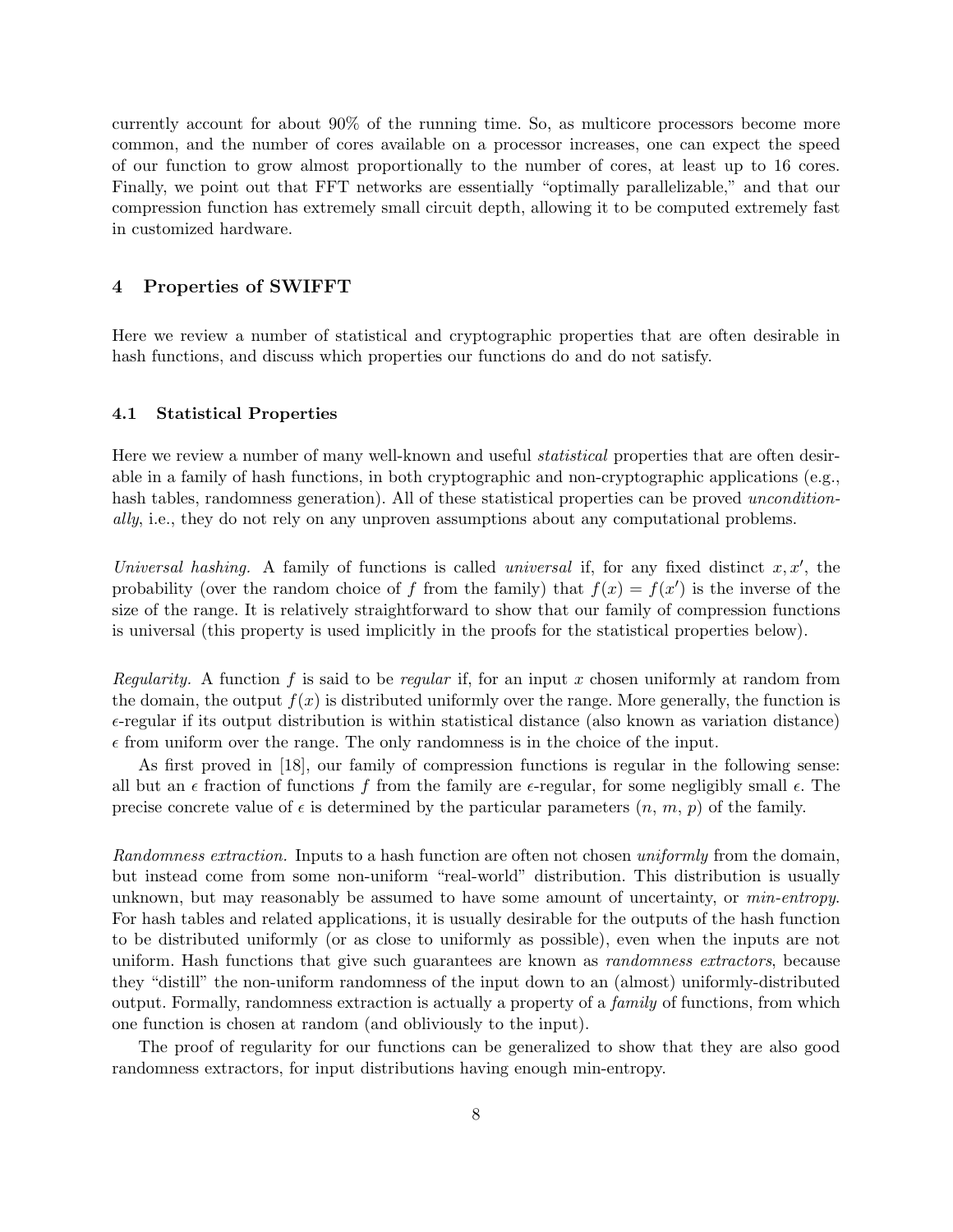#### 4.2 Cryptographic Properties

Here we discuss some well-known properties that are often desirable in cryptographic applications of hash functions, e.g., digital signatures. Under relatively mild assumptions, our functions satisfy several (but not all) of these cryptographic properties. (For precise definitions, see, e.g., [23].)

Informally, a function f is said to *one-way* if, given the value  $y = f(x)$  for an x chosen uniformly at random from the domain, it is infeasible for an adversary to find any  $x'$  in the domain such that  $f(x') = y$ . It is second preimage resistant if, given both x and  $y = f(x)$  (where x is again random), it is infeasible to find a *different*  $x' \neq x$  such that  $f(x') = y$ . These notions also apply to families of functions, where  $f$  is chosen at random from the family.

A family of functions is target collision resistant (also called universal one-way) if it is infeasible to find a second preimage of x under f, where x is first chosen by the adversary (instead of at random) and then the function  $f$  is chosen at random from the family. Finally, the family is fully collision resistant if it is infeasible for an adversary, given a function  $f$  chosen at random from the family, to find distinct x, x' such that  $f(x) = f(x')$ .

For functions that compress their inputs, the notions above are presented in increasing order of cryptographic strength. That is, collision resistance implies target collision resistance, which in turn implies second preimage resistance, which in turn implies one-wayness. All of the above notions are *computational*, in that they refer to the infeasibility (i.e., computational difficulty) of solving some cryptographic problem. However, the concrete effort required to violate these security properties (i.e., the meaning of "infeasible") will vary depending on the specific security notion under consideration, and is discussed in more detail below in Section 5.

As shown in  $[21, 16]$ , our family of compression functions is *provably* collision resistant (in an asymptotic sense), under a relatively mild assumption about the worst-case difficulty of finding short vectors in cyclic/ideal lattices. This in turn implies that the family is also one-way and second preimage resistant. In Section 5.1, we give a detailed discussion and interpretation of the security proofs. In Section 5.2, we discuss the best known attacks on the cryptographic properties of our concrete functions, and give estimates of their complexity.

#### 4.3 Properties Not Satisfied by SWIFFT

For general-purpose cryptographic hash functions and in certain other applications, additional properties are often desirable. We discuss some of these properties below, but stress that our functions *do not satisfy these properties*, nor were they intended or designed to.

Pseudorandomness. Informally, a family of functions is pseudorandom if a randomly-chosen function from the family "acts like" a *truly random* function in its input-output behavior. More precisely, given (adaptive) *oracle access* to a function  $f$ , no adversary can efficiently distinguish between the case where (1) f is chosen at random from the given family, and (2) every output of f is uniformly random and independent of all other outputs. (The formal definition is due to [12].) We stress that the adversary's view of the function is limited to oracle access, and that the particular choice of the function from the family is kept secret.

Our family of functions is not pseudorandom (at least as currently defined), due to linearity. Specifically, for any function f from our family and any two inputs  $x_1, x_2$  such that  $x_1 + x_2$  is also a valid input, we have  $f(x_1) + f(x_2) = f(x_1 + x_2)$ . This relation is very unlikely to hold for a random function, so an adversary can easily distinguish our functions from random functions by querying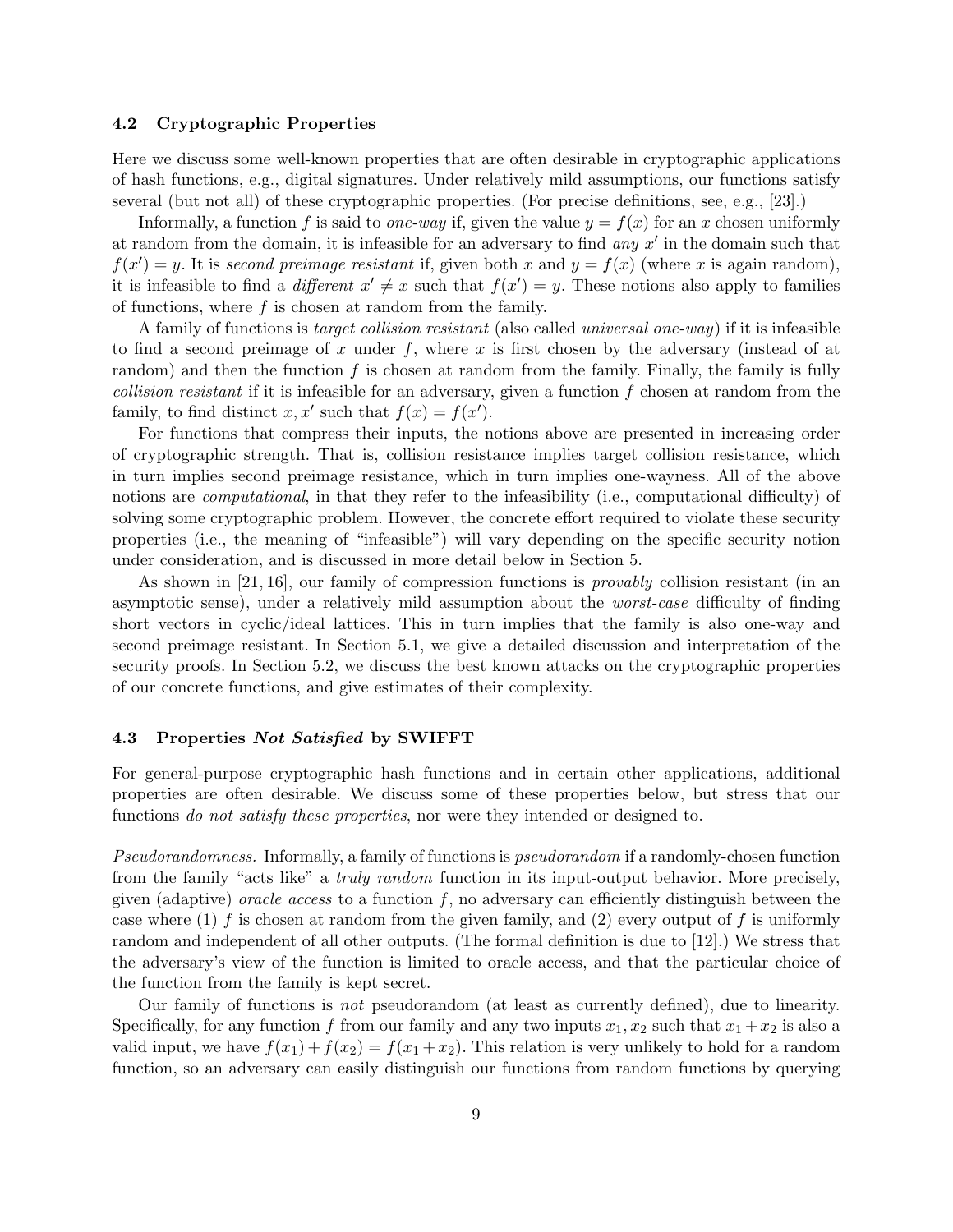the inputs  $x_1, x_2$ , and  $x_1 + x_2$ . However, this homomorphism might actually be considered as a useful feature of the function in certain applications (much like homomorphic encryption).

With additional techniques, it may be possible to construct a family of pseudorandom functions (under suitable lattice assumptions) using similar design ideas.

Random oracle behavior. Intuitively, a function is said to behave like a random oracle if it "acts" like" a truly random function. This notion differs from pseudorandomness in that the function is fixed and *public*, i.e., its entire description is known to the adversary. Though commonly used, the notion of "behaving like a random oracle" cannot be defined precisely in any meaningful or achievable way. Needless to say, we do not claim that our functions behave like a random oracle.

# 5 Security Analysis

In this section, we interpret our asymptotic proofs of security for collision-resistance and the other claimed cryptographic properties. We then consider cryptanalysis of the functions for our specific choice of parameters, and review the best known attacks to determine concrete levels of security.

#### 5.1 Interpretation of Our Security Proofs

As mentioned above, an asymptotic proof of one-wayness for SWIFFT was given in [18], and an asymptotic proof of collision-resistance (a stronger property) was given independently in [21] and [16]. As in most cryptography, security proofs must rely on some precisely-stated (but as-yet unproven) assumption. Our assumption, stated informally, is that finding relatively short nonzero vectors in *n*-dimensional *ideal lattices* over the ring  $\mathbb{Z}[\alpha]/(\alpha^n + 1)$  is infeasible *in the worst case*, as n increases. (See [18, 21, 16] for precise statements of the assumption.)

Phrased another way, the proofs of security say the following. Suppose that our family of functions is not collision resistant; this means that there is an algorithm that, given a *randomlychosen* function f from our family, is able to find a collision in f in some feasible amount of time T. The algorithm might only succeed on a small (but noticeable) fraction of f from the family, and may only find a collision with some small (but noticeable) probability. Given such an algorithm, there is also an algorithm that can always find a short nonzero vector in any ideal lattice over the ring  $\mathbb{Z}[\alpha]/(\alpha^n+1)$ , in some feasible amount of time related to T and the success probability of the collision-finder. We stress that the best known algorithms for finding short nonzero vectors in ideal lattices require *exponential* time in the dimension  $n$ , in the worst case.

The importance of worst-case assumptions in lattice-based cryptography cannot be overstated. Robust cryptography requires hardness on the average, i.e., almost every instance of the primitive must be hard for an adversary to break. However, many lattice problems are heuristically easy to solve on "many" or "most" instances, but still appear hard in the worst case on certain "rare" instances. Therefore, worst-case security provides a very strong and meaningful guarantee, whereas ad-hoc assumptions on the average-case difficulty of lattice problems may be unjustified. Indeed, we are able to find collisions in compression function of the related LASH-x family of hash functions  $[3]$ by falsifying its underlying (ad-hoc) average-case lattice assumption (see Section 5.3).

At a minimum, our asymptotic proofs of security indicate that there are no unexpected "structural weaknesses" in the design of SWIFFT. Specifically, violating the claimed security properties (in an asymptotic sense) would necessarily require new algorithmic insights about finding short vectors in arbitrary ideal lattices (over the ring  $\mathbb{Z}[\alpha]/(\alpha^n + 1)$ ). In Section 5.3, we demonstrate the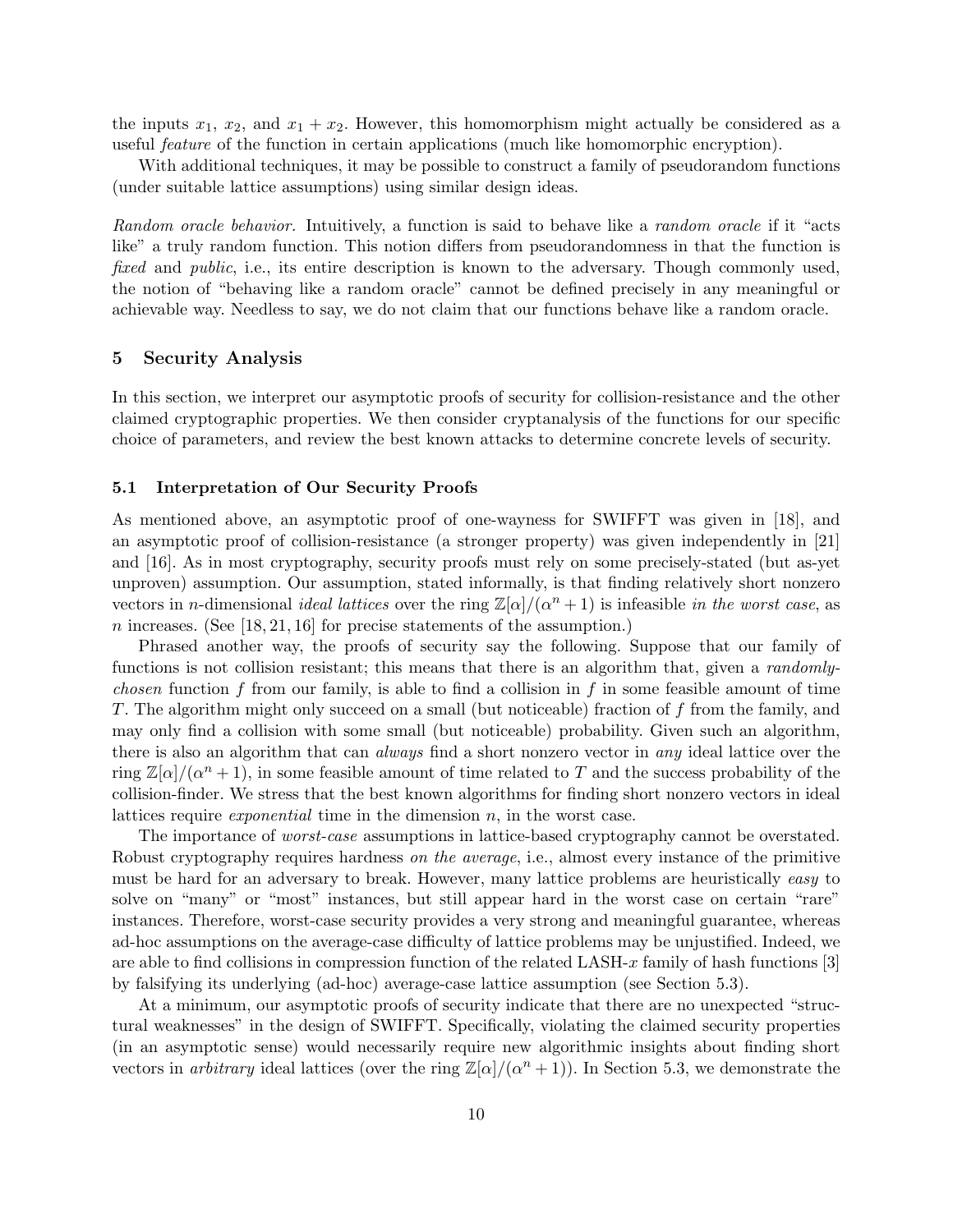significance of our proofs by giving examples of two compression functions from the literature that look remarkably similar to ours, but which admit a variety of very easily-found collisions.

Connection to algebraic number theory. Ideal lattices are well-studied objects from a branch of mathematics called *algebraic number theory*, the study of number fields. Let  $n$  be a power of 2, and let  $\zeta_{2n} \in \mathbb{C}$  be a primitive 2nth root of unity over the complex numbers (i.e., a root of the polynomial  $\alpha^n + 1$ ). Then the ring  $\mathbb{Z}[\alpha]/(\alpha^n + 1)$  is isomorphic to  $\mathbb{Z}[\zeta_{2n}]$ , which is the *ring of integers* of the so-called *cyclotomic* number field  $\mathbb{Q}(\zeta_{2n})$ . Ideals in this ring of integers (more generally, in the ring of integers of any number field) map to  $n$ -dimensional lattices under what is known as the canonical embedding of the number field. These are exactly the ideal lattices for which we assume finding short vectors is difficult in the worst case.<sup>5</sup> Further connections between the complexity of lattice problems and algebraic number theory were given by Peikert and Rosen [22].

For the cryptographic security of our hash functions, it is important that the extra ring structure does not make it easier to find short vectors in ideal lattices. As far as we know, and despite being a known open question in algebraic number theory, there is no apparent way to exploit this algebraic structure. The best known algorithms for finding short vectors in ideal lattices are the same as those for general lattices, and have similar performance. It therefore seems reasonable to conjecture that finding short vectors in ideal lattices is infeasible (in the worst case) as the dimension  $n$  increases.

#### 5.2 Known Attacks

We caution that our asymptotic proofs do not necessarily rule out cryptanalysis of specific parameter choices, or ad-hoc analysis of one fixed function from the family. To quantify the exact security of our functions, it is still crucially important to cryptanalyze our specific parameter choices and particular instances of the function.

A central question in measuring the security of our functions is the meaning of "infeasible" in various attacks (e.g., collision-finding attacks). Even though our functions have an output length of about n lg p bits, we do not claim that they enjoy a full  $2^{n \lg p}$  "level of security" for one-wayness, nor a  $2^{(n\lg p)/2}$  level of security for collision resistance. Instead, we will estimate concrete levels of security for our specific parameter settings. This is akin to security estimates for public-key primitives like RSA, where due to subexponential-time factoring algorithms, a 1024-bit modulus may offer only (say) a  $2^{100}$  concrete level of security.

In Section 5.2, we describe the known algorithms to find collisions in our functions takes time at least 2<sup>106</sup> and requires almost as much space. We also describe the known inversion attacks, which require about  $2^{128}$  time and space.

Throughout this section, it will be most convenient to cryptanalyze our functions using their algebraic characterization as described in Section 2.1, and in particular, Equation (1).

Connection to Subset Sum A very useful view of our compression function is as a subset sum function in which the weights come from the additive group  $\mathbb{Z}_p^n$ , and are related algebraically.

An element **a** in the ring  $R = \mathbb{Z}_p[\alpha]/(\alpha^n + 1)$  can be written as  $a_0 + a_1\alpha + \ldots + a_{n-1}\alpha^{n-1}$ , which we can represent as a vector  $(a_0, \ldots, a_{n-1}) \in \mathbb{Z}_p^n$ . Because  $\alpha^n \equiv -1$  in the ring R, the product of

 $5 \text{ In } [18, 21, 16]$ , the mapping from ideals to lattices is slightly different, involving the coefficient vectors of elements in  $\mathbb{Z}[\zeta_{2n}]$  rather than the canonical embedding. However, both mappings are essentially the same in terms of lengths of vectors, and the complexity of finding short vectors is the same under both mappings.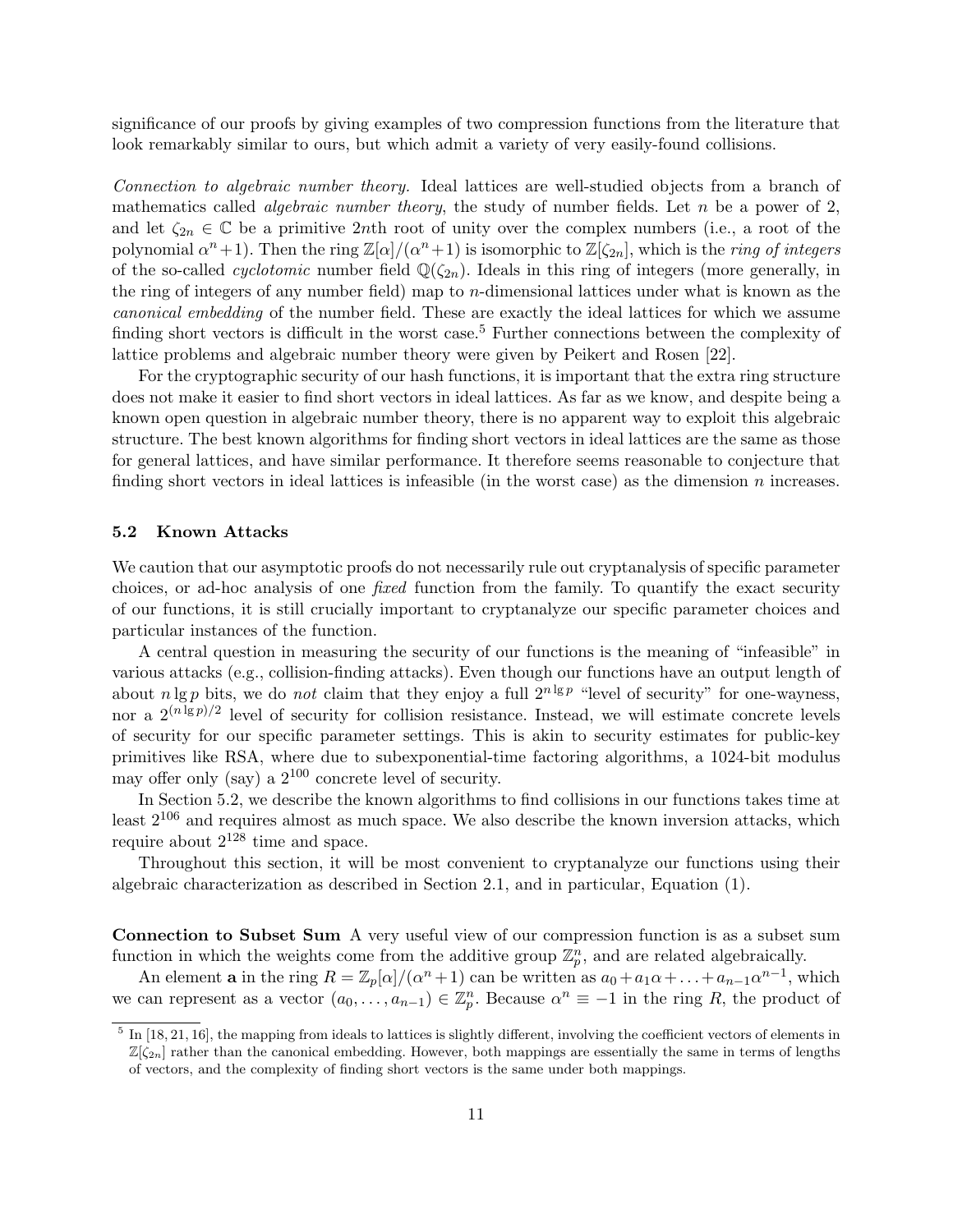two polynomials  $\mathbf{a}, \mathbf{x} \in R$  is represented by the matrix product of the square skew-circulant matrix of a with the vector representation of x:

$$
\mathbf{a} \cdot \mathbf{x} \in R \quad \leftrightarrow \quad \begin{bmatrix} a_0 & -a_{n-1} & \cdots & -a_1 \\ a_1 & a_0 & \cdots & -a_2 \\ \vdots & \vdots & \ddots & \vdots \\ a_{n-1} & a_{n-2} & \cdots & a_0 \end{bmatrix} \begin{bmatrix} x_0 \\ x_1 \\ \vdots \\ x_{n-1} \end{bmatrix} \bmod p \tag{3}
$$

Thus we can interpret Equation (1) (with fixed multipliers  $\mathbf{a}_1, \ldots, \mathbf{a}_m$ ) as multiplying a fixed matrix  $\mathbf{A} \in \mathbb{Z}_p^{n \times mn}$  by an input vector  $\mathbf{x} \in \{0,1\}^{mn}$ . The matrix **A** has the form

$$
\mathbf{A} = [\mathbf{A}_1 | \cdots | \mathbf{A}_m] \tag{4}
$$

where each  $A_i$  is the  $n \times n$  skew-circulant matrix of  $a_i$ . Ignoring for a moment the algebraic dependencies within each  $A_i$ , this formulation is equivalent to a subset sum function over the group  $\mathbb{Z}_p^n$ . Indeed, the output of our function is just the sum of a subset of the mn column vectors of  $A$ . And in fact, the fastest known algorithm for inverting (or finding collisions in) our function  $f$ is the same one that is used for solving the high density subset sum problem [28, 15]. We describe this algorithm next.

Generalized Birthday Attack Finding a collision in our function is equivalent to finding a nonzero  $\mathbf{x} \in \{-1, 0, 1\}^{mn}$  such that

$$
Ax = 0 \bmod p \tag{5}
$$

where **A** is as in Equation (4). This is because if we find a  $\{-1, 0, 1\}$ -combination of the columns of A that sums to 0 mod p, the subset of the columns corresponding to the  $-1$ s collides with the subset corresponding to the 1s. We will now describe an algorithm for finding such an x for the specific parameters  $n = 64$ ,  $m = 16$ ,  $p = 257$ . Our goal is to provide a *lower bound* on the running time of the most efficient known algorithm for breaking our function. Therefore the analysis of the function will be fairly conservative.

Given a  $64 \times 1024$  matrix **A** whose coefficients are in  $\mathbb{Z}_{257}$ , we proceed as follows:

- 1. Arbitrarily break up the 1024 column vectors of A into 16 groups of 64 vectors each.
- 2. From each group, create a list of  $3^{64}$  vectors where each vector in the list is a different  $\{-1,0,1\}$ combination of the vectors in the group.

We now have 16 lists each containing  $3^{64} \approx 2^{102}$  vectors in  $\mathbb{Z}_{257}^{64}$ . Notice that if we are able to find one vector from each list such that their sum is the zero vector, then we can solve Equation 5.

Finding one vector from each list such that the sum is  $\bf{0}$  is essentially the k-list problem that was studied by Wagner [28], and is also related to the technique used by Blum, Kalai, and Wassserman [5] for solving the parity problem in the presence of noise. The idea is to use the lists to obtain new lists of vectors that are  $\{-1, 0, 1\}$ -combinations of **A**'s columns, but which have many coordinates that are 0. We then continue forming lists in which the vectors have more and more coordinates equal to 0. More precisely, we continue with the algorithm in the following way:

- 3. Pair up the 16 lists in an arbitrary way.
- 4. For each pair of lists  $(L_i, L_j)$ , create a new list  $L_{i,j}$  such that every vector in  $L_{i,j}$  is the sum of one vector from  $L_i$  and one vector from  $L_j$ , and the first 13 positions of the vector are all 0 modulo 257.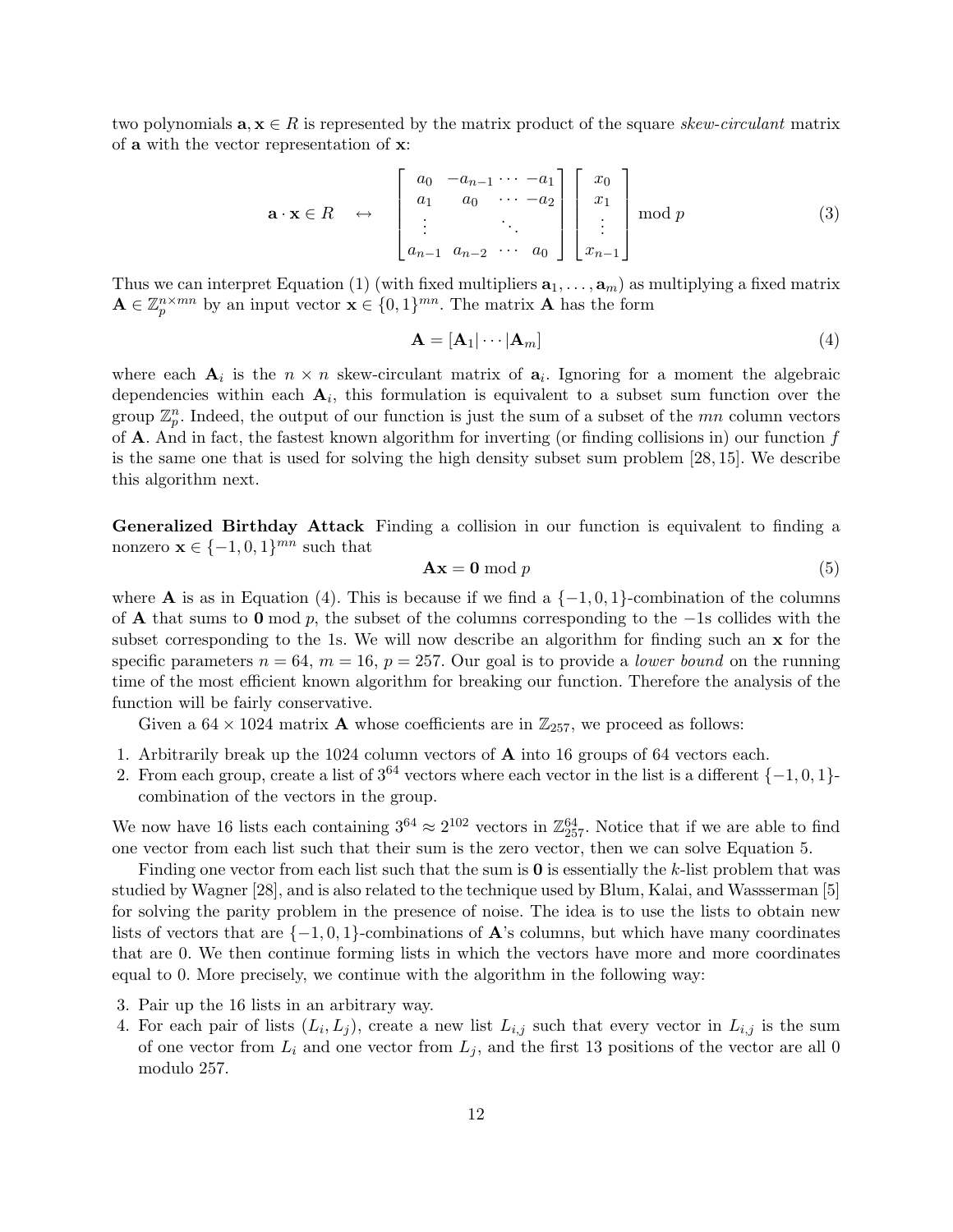There are a total of  $257^{13} \approx 2^{104}$  different values that a vector in  $\mathbb{Z}_{257}^{64}$  can take in its first 13 entries. Since the lists  $L_i$  and  $L_j$  each contain  $3^{64} \approx 2^{102}$  vectors, there are a total of  $2^{204}$  possible vectors that could be in  $L_{i,j}$ . If we heuristically assume that each of the  $257^{13} \approx 2^{104}$  possible values of the first 13 coordinates are equally likely to occur<sup>6</sup>, then we expect the list  $L_{i,j}$  to consist of  $2^{204} \cdot 2^{-104} = 2^{100}$  vectors whose first 13 coordinates are all 0. For convenience, we will assume that the lists have  $2^{102}$  vectors (this again is a conservative assumption that is in the algorithm's favor).

At the end of Step 4, we have 8 lists, each with  $2^{102}$  vectors in  $\mathbb{Z}_{257}^{64}$  whose first 13 coordinates are zero. We can now pair up these 8 lists and create 4 lists of 2<sup>102</sup> vectors whose first 26 coordinates are zero. We continue until we end up with one list of  $2^{102}$  elements whose first 52 coordinates are zero. This means that only the last 12 coordinates of these vectors may be nonzero. If the vectors are randomly distributed in the last 12 coordinates, then there should be a vector which consists of all zeros (because there are only  $257^{12} \approx 2^{96}$  possibilities for the last 12 coordinates).

Since we started out with 16 lists of  $2^{102}$  elements, the running time of the algorithm is at least  $16 \cdot 2^{102} = 2^{106}$ . Notice that it also requires at least  $2^{102}$  space.

Using a slightly modified generalized birthday attack, it is also possible to mount an inversion attack using time and space approximately  $2^{128}$ . The main difference is that we use 8 lists, and when combining (say) the first two lists in each level of the tree, we pair up entries so that they match the desired output value on the appropriate block of entries (for the other pairs of lists, we pair the entries to produce zeros).

Lattice Attacks Lattice reduction is a possible alternative way to find a nonzero vector  $x \in$  $\{-1,0,1\}^{mn}$  that will satisfy Equation (5). If we think of the matrix **A** as defining a linear homomorphism from  $\mathbb{Z}^{mn}$  to  $\mathbb{Z}_p^n$ , then the kernel of **A** is ker(**A**) = {**y**  $\in \mathbb{Z}^{mn}$  : **Ay**  $\equiv$  **0** mod p}. Notice that ker(A) is a lattice of dimension  $mn$ , and a vector  $\mathbf{x} \in \{-1,0,1\}^{mn}$  such that  $\mathbf{A}\mathbf{x} \equiv \mathbf{0} \bmod p$ is a shortest nonzero vector in the  $\ell_{\infty}$  or "max" norm of this lattice.

Because a basis for  $\text{ker}(A)$  can be computed efficiently given A, finding a shortest nonzero vector (in the  $\ell_{\infty}$  norm) of the lattice would yield a collision in our compression function. The lattice  $\ker(A)$  shares many properties with the commonly occurring knapsack-type lattice (see, e.g., [20]). Our lattice is essentially a knapsack-type lattice with some additional algebraic structure. It is worthwhile to note that none of the well-known lattice reduction algorithms take advantage of the algebraic structure that arises here. Because the dimension 1024 of our lattice is too large for the current state-of-the-art reduction algorithms, breaking our function via lattice reduction would require some very novel idea to exploit the additional algebraic structure. As things stand right now, we believe that the generalized birthday technique described in the previous section provides a more efficient algorithm for finding collisions in our function.

Viewing the kernel as a lattice also leads naturally to a relaxed notion of "pseudo-collisions" in our function, which are defined in terms other norms, e.g., the Euclidean  $\ell_2$  norm or "Manhattan"  $\ell_1$ norm. Note that for any *actual* collision corresponding to an  $\mathbf{x} \in \text{ker}(\mathbf{A})$ , we have  $\mathbf{x} \in \{-1, 0, 1\}^{mn}$ and therefore the  $\ell_2$  norm of  $\mathbf{x}$  is  $\|\mathbf{x}\|_2 \leq \sqrt{mn}$ . However, not every nonzero  $\mathbf{x} \in \text{ker}(\mathbf{A})$  with  $\|\mathbf{x}\|_2 \leq \sqrt{mn}$ .  $\sqrt{mn}$  determines a collision in our function, because the entries of x may lie outside  $\{-1, 0, 1\}$ . We say that such an  $x$  is a *pseudo-collision* for the  $\ell_2$  norm. More generally, a pseudo-collision for any  $\ell_p$  norm  $(1 \leq p < \infty)$  is defined to be a nonzero  $\mathbf{x} \in \text{ker}(\mathbf{A})$  such that  $\|\mathbf{x}\|_p \leq (mn)^{1/p}$ . The set of pseudo-collisions only grows as p decreases from  $\infty$  to 1, so finding pseudo-collisions using lattice

<sup>&</sup>lt;sup>6</sup> This is true if all the vectors in the lists are random and independent in  $\mathbb{Z}_{257}^{64}$ , but this is not quite the case. Nevertheless, since we are being conservative, we will assume that the algorithm will still work.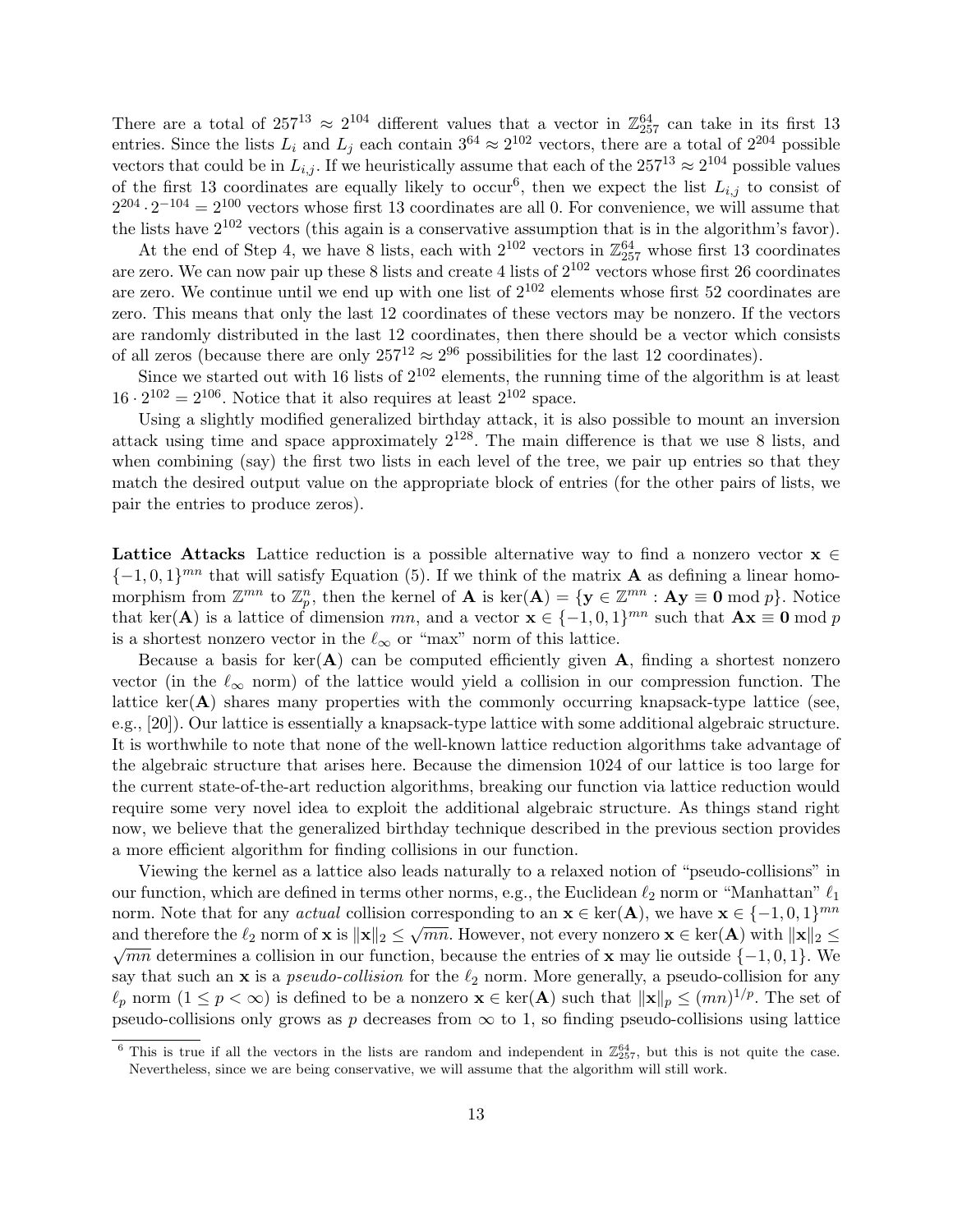reduction might be easier in norms such as  $\ell_2$  or  $\ell_1$ . Finding pseudo-collisions could be a useful starting point for finding true collisions.

#### 5.3 Cryptanalysis of Similar Functions

In this section, we briefly discuss two other compression functions appearing in the literature that bear a strong resemblance to ours, but which do not have asymptotic proofs of collision resistance. In fact, these compression functions are *not* collision resistant, and admit quite simple collisionfinding algorithms. The attacks are made possible by a structural weakness that stems from the use of circulant matrices, which correspond algebraically to rings that are not integral domains. Interestingly, integral domains are the crucial ingredient in the asymptotic proofs of collision resistance for our function [21, 16]. We believe that this distinction underscores the usefulness and importance of security proofs, especially worst-case hardness proofs for lattice-based schemes.

Micciancio's Cyclic One-Way Function The provably one-way function described by Micciancio [18] is very similar to SWIFFT, and was the foundation for the subsequent collision-resistant functions on which this paper is based [21, 16]. Essentially, the main difference between Micciancio's function and the ones presented in [21, 16] is that the operations are performed over the ring  $\mathbb{Z}_p[\alpha]/(\alpha^n-1)$  rather than  $\mathbb{Z}_p[\alpha]/(\alpha^n+1)$ . This difference, while seemingly minor, makes it almost trivial to find collisions, as shown in [21, 16].

Just like ours, Micciancio's function has an interpretation as the product of a matrix A (as in Equation (4)) and a vector  $\mathbf{x} \in \{0,1\}^{mn}$ . The only difference is the matrices  $\mathbf{A}_i$  from Equation (4) are *circulant*, rather than skew-circulant (i.e., just like Equation (3), but without negations).

Notice that in the vector product of a circulant matrix  $A_i$  with the all-1s vector 1, all of the entries are the same. Thus, for any circulant matrix  $A_i$ , the *n*-dimensional vector  $A_i \cdot 1 \mod p$  can be only one of p distinct vectors. There are  $2^m$  ways to set each vector  $x_1, \ldots, x_m$  to be either 0 or 1, but there are only p distinct values of the compression function  $\mathbf{A}\mathbf{x} = \mathbf{A}_1\mathbf{x}_1 + \ldots + \mathbf{A}_m\mathbf{x}_m$  mod p. Because  $2^m > p$  (otherwise the function does not compress), some pair of distinct binary vectors are mapped to the same output. Such a collision can be found in linear time.

**LASH Compression Function** LASH-x is a family of hash functions that was presented at the second NIST hash function workshop [3]. Its compression function  $f_{\rm H}$  takes an n-bit input  $\mathbf{x} = \mathbf{x}_1 | \mathbf{x}_2$  where  $\mathbf{x}_1, \mathbf{x}_2 \in \{0, 1\}^{n/2}$ , and is defined as  $f_{\mathbf{H}}(\mathbf{x}) = (\mathbf{x}_1 \oplus \mathbf{x}_2) + \mathbf{H}\mathbf{x} \bmod q$ , where **H** is a "semi-circulant"  $m \times n$  matrix whose entries are from the group  $\mathbb{Z}_{256}$ :

$$
\mathbf{H} = \begin{bmatrix} a_0 & a_{n-1} & a_{n-2} & \cdots & a_1 \\ a_1 & a_0 & a_{n-1} & a_2 \\ \vdots & & & \ddots & \\ a_{m-1} & a_{m-2} & a_{m-3} & \cdots & a_m \end{bmatrix}
$$

.

The values  $a_0, \ldots, a_{n-1} \in \mathbb{Z}_{256}$  are essentially chosen at random (actually, according to a weak pseudorandom generator).

As discussed in [3], a heuristic assumption for the security of LASH is that its compression function  $f_{\mathbf{H}}$  is collision-resistant. However, for a random choice of the entries  $a_0, \ldots, a_{n-1}$ , finding a collision in  $f_{\rm H}$  with noticeable probability is actually trivial. Notice that all the rows of the matrix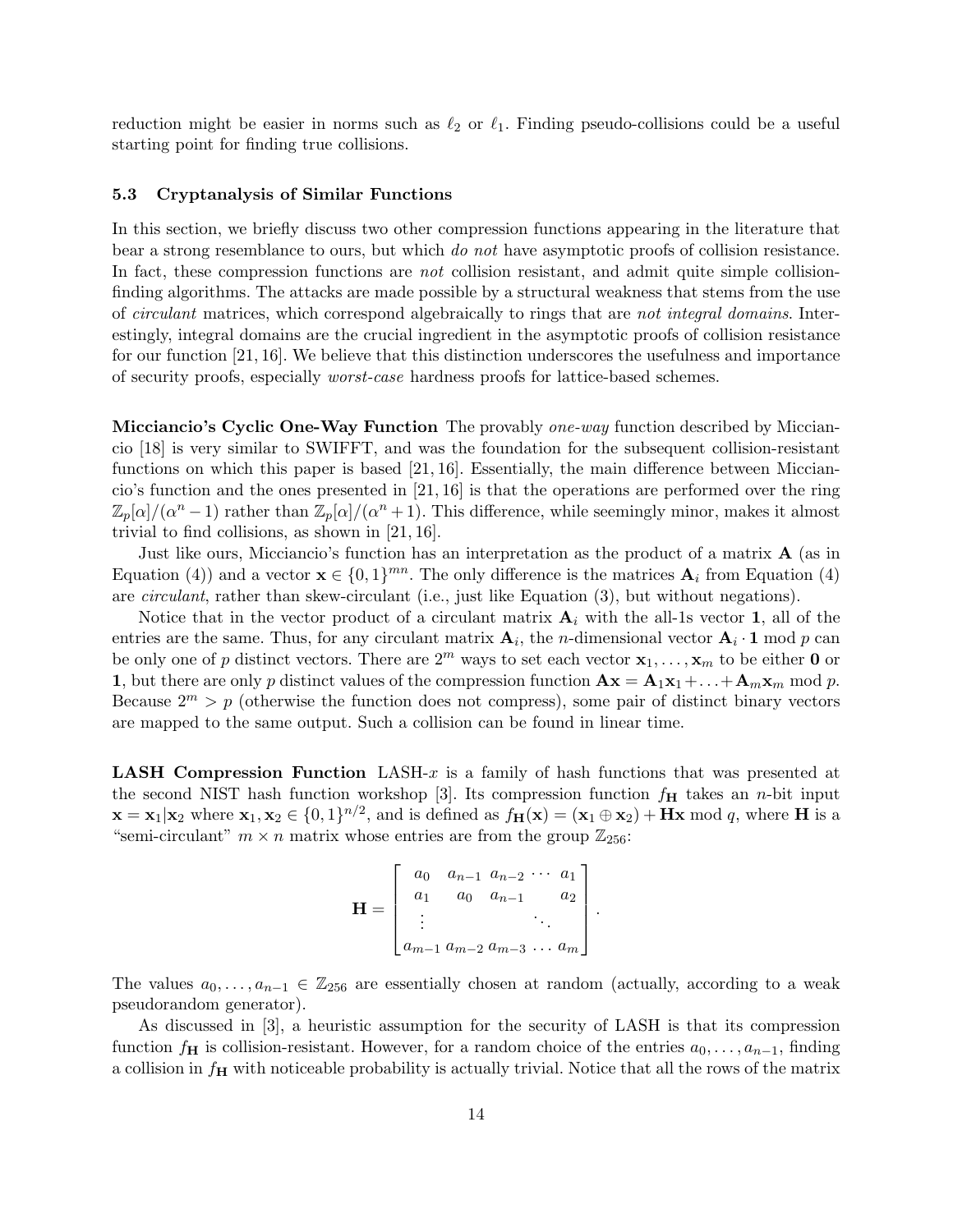H have the same sum. If this sum happens to be 0 mod 256 (which happens with probability 1/256 over the choice of the  $a_i$ ), then we have

$$
f(\mathbf{0}) = 0 + \mathbf{H} \cdot \mathbf{0} = \mathbf{0} = 0 + \mathbf{H} \cdot \mathbf{1} = f(\mathbf{1}),
$$

where **0** and **1** are all-0s and all-1s vectors, respectively. Therefore these two distinct inputs make up a collision in the compression function.

When n is divisible by a large power of 2 (e.g.,  $n = 640,1024$  are proposed in [3]), other collisions may be easy to find as well (with some noticeable probability over the choice of the  $a_i$ ). For example, the inputs  $\mathbf{x} = 0101 \cdots 01$  and  $\mathbf{x}' = 1010 \cdots 10$  will collide with probability 1/256, because  $\mathbf{H} \mathbf{x}$  and  $\mathbf{H} \mathbf{x}'$  consist of two repeated values, i.e., the sum of the even-indexed  $a_i$ s and the sum of the odd-indexed  $a_i$ s. Other kinds of collisions are also possible, corresponding essentially to the factorization of the polynomial  $\alpha^n - 1$  over  $\mathbb{Z}[\alpha]$ .

The attacks described above apply only to LASH's underlying compression function, and not (as far as we are aware) to the full LASH hash function itself. Using different ideas (that do not exploit the above-described structural weakness in  $f_H$ ), Contini *et al* [8] give a thorough cryptanalysis of the full LASH hash function.

#### Acknowledgments

We thank Ron Steinfeld and Gaëtan Leurent (among others) for pointing out the more efficient inversion attacks using the generalized birthday attack.

# References

- 1. M. Ajtai. Generating hard instances of lattice problems. In STOC, pages 99–108, 1996.
- 2. T. Baritaud, H. Gilbert, and M. Girault. FFT hashing is not collision-free. In EUROCRYPT, pages 35–44, 1992.
- 3. K. Bentahar, D. Page, J. Silverman, M. Saarinen, and N. Smart. Lash. Technical report, 2nd NIST Cryptographic Hash Function Workshop, 2006.
- 4. E. Biham, R. Chen, A. Joux, P. Carribault, W. Jalby, and C. Lemuet. Collisions of SHA-0 and reduced SHA-1. In EUROCRYPT, 2005.
- 5. A. Blum, A. Kalai, and H. Wasserman. Noise-tolerant learning, the parity problem, and the statistical query model. Journal of the ACM, 50(4):506–519, 2003.
- 6. J. Cai and A. Nerurkar. An improved worst-case to average-case connection for lattice problems. In FOCS, pages 468–477, 1997.
- 7. P. Camion and J. Patarin. The knapsack hash function proposed at Crypto'89 can be broken. In EUROCRYPT, pages 39–53, 1991.
- 8. S. Contini, K. Matusiewicz, J. Pieprzyk, R. Steinfeld, J. Guo, S. Ling, and H. Wang. Cryptanalysis of LASH. Cryptology ePrint Archive, Report 2007/430, 2007. http://eprint.iacr.org/.
- 9. J. Daemen, A. Bosselaers, R. Govaerts, and J. Vandewalle. Collisions for Schnorr's hash function FFT-hash presented at crypto '91. In ASIACRYPT, 1991.
- 10. I. Damgård. A design principle for hash functions. In  $CRYPTO$ , pages 416–427, 1989.
- 11. O. Goldreich, S. Goldwasser, and S. Halevi. Collision-free hashing from lattice problems. Technical Report TR-42, ECCC, 1996.
- 12. O. Goldreich, S. Goldwasser, and S. Micali. How to construct random functions. J. ACM, 33(4):792–807, 1986.
- 13. J. Hoffstein, J. Pipher, and J. H. Silverman. NTRU: A ring-based public key cryptosystem. In ANTS, pages 267–288, 1998.
- 14. A. Joux and L. Granboulan. A practical attack against knapsack based hash functions (extended abstract). In  $EUROCRYPT$ , pages 58–66, 1994.
- 15. V. Lyubashevsky. The parity problem in the presence of noise, decoding random linear codes, and the subset sum problem. In RANDOM, pages 378–389, 2005.